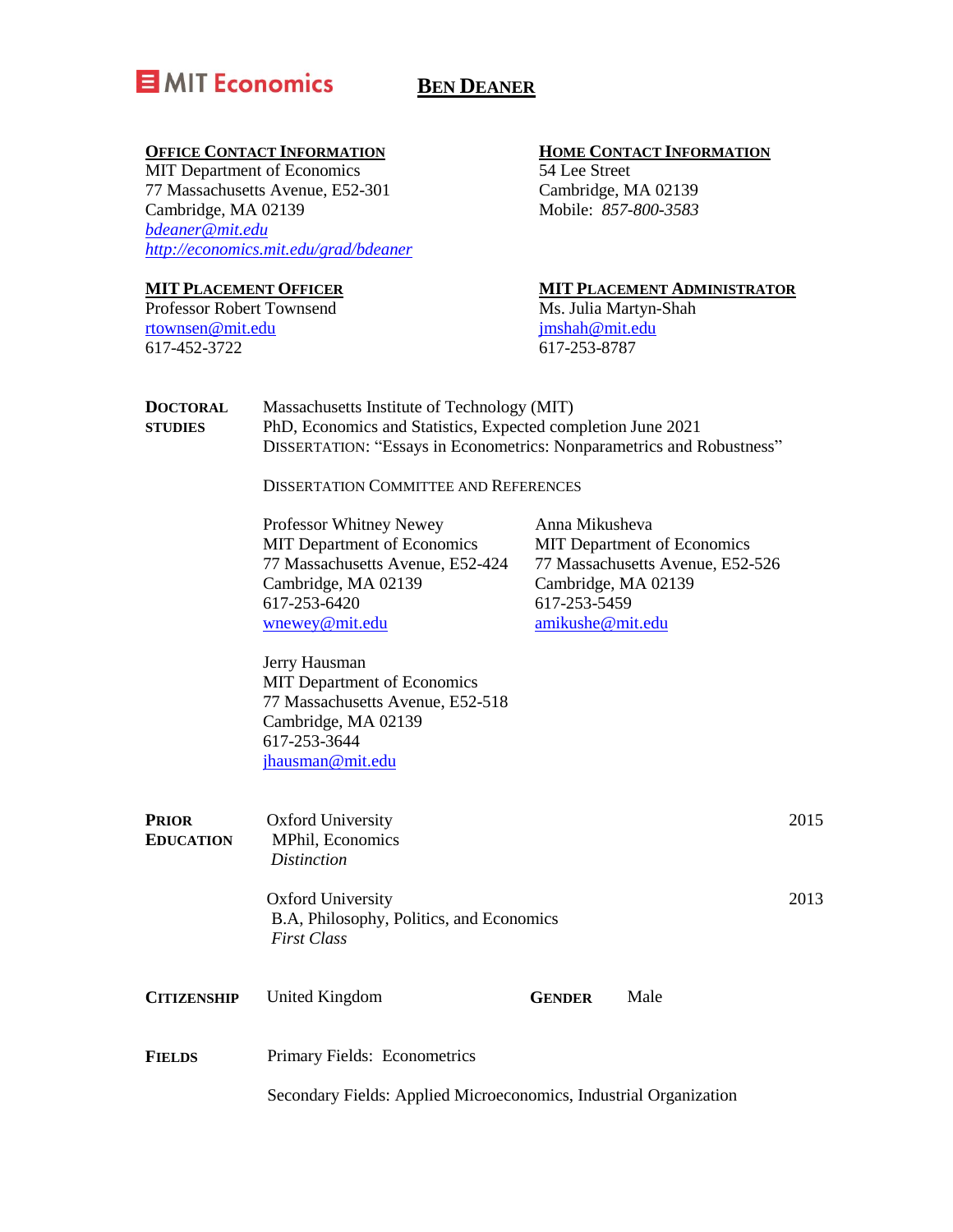l,

BEN DEANER OCTOBER-- PAGE 2

| <b>TEACHING</b><br><b>EXPERIENCE</b> | Intro to Statistical Methods in Economics (undergraduate, MIT)<br>course 14.30), Teaching Assistant to Professors Whitney<br>Newey and Alberto Abadie                                                                                                                                                                                                                                                                                                                                                                                                                                           | 2020         |  |
|--------------------------------------|-------------------------------------------------------------------------------------------------------------------------------------------------------------------------------------------------------------------------------------------------------------------------------------------------------------------------------------------------------------------------------------------------------------------------------------------------------------------------------------------------------------------------------------------------------------------------------------------------|--------------|--|
|                                      | New Econometric Methods (graduate, MIT course 14.386),<br>Teaching Assistant to Professors Kirill Evdokimov and Alberto<br>Abadie                                                                                                                                                                                                                                                                                                                                                                                                                                                               | 2019         |  |
|                                      | Research & Communications in Economics (undergraduate, MIT)<br>course 14.33), Teaching Assistant to Professor Simon Jäger                                                                                                                                                                                                                                                                                                                                                                                                                                                                       | 2019         |  |
|                                      | Nonlinear Econometric Methods (graduate, MIT course 14.385),<br>Teaching Assistant to Professors Whitney Newey and Alberto<br>Abadie                                                                                                                                                                                                                                                                                                                                                                                                                                                            | 2017         |  |
|                                      | Intro to Statistical Methods in Economics (undergraduate, MIT<br>course 14.30), Teaching Assistant to Professor Whitney Newey<br>and Alberto Abadie                                                                                                                                                                                                                                                                                                                                                                                                                                             | 2017         |  |
| <b>RELEVANT</b><br><b>POSITIONS</b>  | Research Assistant to Professors Whitney Newey and Jerry<br>Hausman                                                                                                                                                                                                                                                                                                                                                                                                                                                                                                                             | 2016-20      |  |
|                                      | Research Assistant to Professor Anna Mikusheva                                                                                                                                                                                                                                                                                                                                                                                                                                                                                                                                                  | 2020         |  |
|                                      | <b>Research Assistant to Professor Isaiah Andrews</b>                                                                                                                                                                                                                                                                                                                                                                                                                                                                                                                                           | 2018         |  |
|                                      | Research Assistant to Professor David Atkin                                                                                                                                                                                                                                                                                                                                                                                                                                                                                                                                                     | 2017         |  |
| FELLOWSHIPS,                         | <b>Hausman Dissertation Fellow</b>                                                                                                                                                                                                                                                                                                                                                                                                                                                                                                                                                              | 2018         |  |
| HONORS, AND                          | John Krob Castle 1963 Fellow                                                                                                                                                                                                                                                                                                                                                                                                                                                                                                                                                                    | 2016<br>2014 |  |
| <b>AWARDS</b>                        | George Webb Medley Graduate Prize<br>ESRC 2+2 Award                                                                                                                                                                                                                                                                                                                                                                                                                                                                                                                                             | 2013         |  |
| <b>PROFESSIONAL Presentations:</b>   |                                                                                                                                                                                                                                                                                                                                                                                                                                                                                                                                                                                                 |              |  |
| <b>ACTIVITIES</b>                    | Econometric Society World Congress, Bocconi University<br>AEA/ASSA annual meeting, San Diego                                                                                                                                                                                                                                                                                                                                                                                                                                                                                                    | 2020<br>2020 |  |
|                                      | Econometric Society European Summer Meeting, The University                                                                                                                                                                                                                                                                                                                                                                                                                                                                                                                                     | 2019         |  |
|                                      | of Manchester<br>Econometric Society North American Summer Meeting, The<br>University of Washington                                                                                                                                                                                                                                                                                                                                                                                                                                                                                             | 2019         |  |
| <b>RESEARCH</b><br><b>PAPERS</b>     | "Proxy Controls and Panel Data" (Job Market Paper)                                                                                                                                                                                                                                                                                                                                                                                                                                                                                                                                              |              |  |
|                                      | We present a flexible approach to identification and estimation of causal objects<br>in nonparametric, non-separable models using `proxy controls': covariates that do<br>not satisfy a standard `unconfoundedness' assumption but are informative proxies<br>for variables that do. Our analysis applies to cross-sectional settings but is<br>particularly well-suited to panel models. Our identification results motivate a<br>simple and `well-posed' nonparametric estimator. We derive convergence rates<br>for the estimator and construct uniform confidence bands with asymptotically |              |  |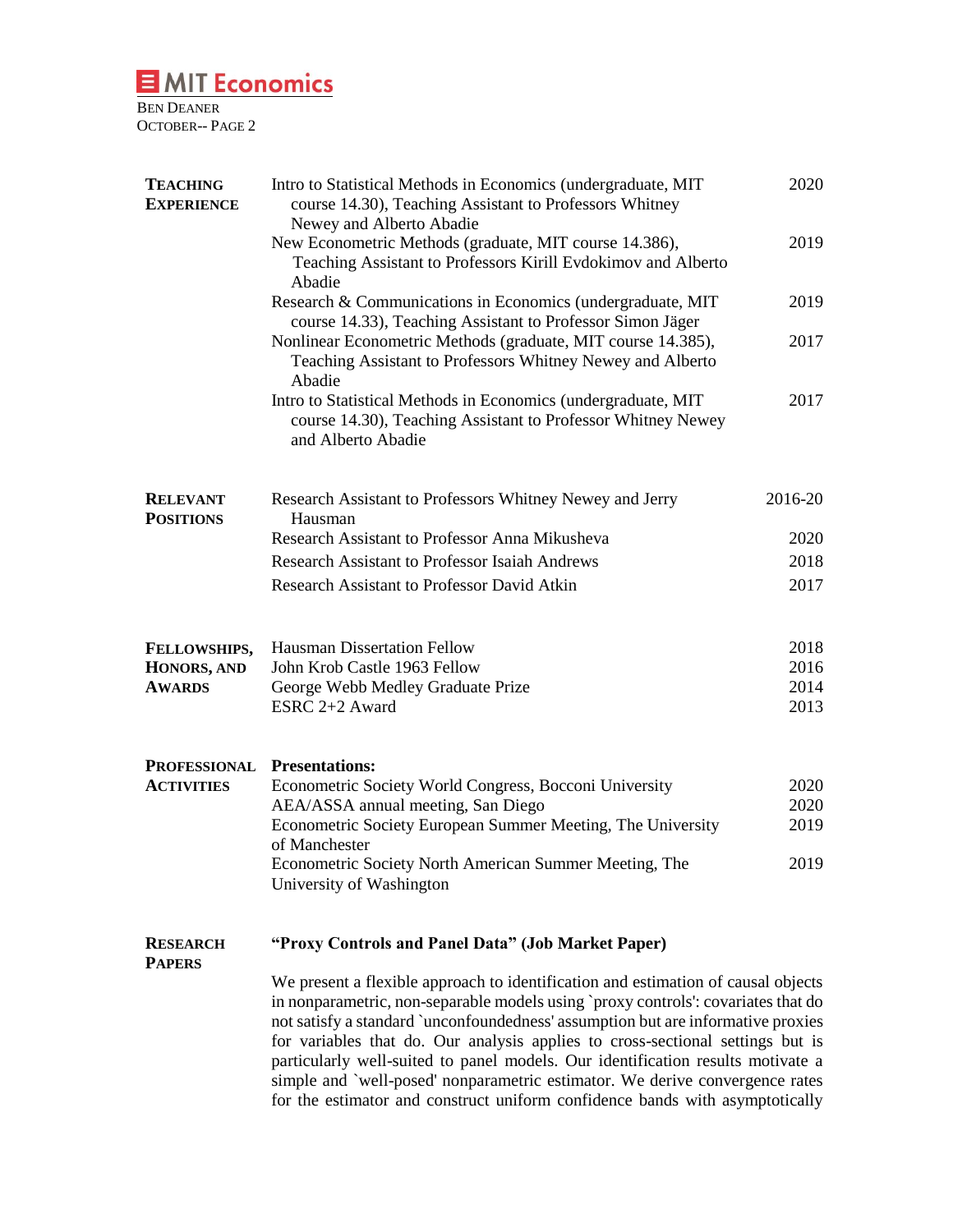correct size. In panel settings, our methods provide a novel approach to the difficult problem of identification with non-separable general heterogeneity and fixed T. In panels, observations from different periods serve as proxies for unobserved heterogeneity and our key identifying assumptions follow from restrictions on the serial dependence structure. We apply our methodology to two empirical settings. We estimate causal effects of grade retention on cognitive performance using cross-sectional variation and we estimate consumer demand counterfactuals using panel data.

## "**Nonparametric Instrumental Variables Estimation Under Misspecification**" **(Revise & Resubmit Econometrica)**

We show that nonparametric instrumental variables (NPIV) estimators are highly sensitive to misspecification: an arbitrarily small deviation from instrumental validity can lead to large asymptotic bias for a broad class of estimators. One can mitigate the problem by placing strong restrictions on the structural function in estimation. However, if the true function does not obey the restrictions then imposing them imparts bias. Therefore, there is a trade-off between the sensitivity to invalid instruments and bias from imposing excessive restrictions. In light of this trade-off we propose a partial identification approach to estimation in NPIV models. We provide a point estimator that minimizes the worst-case asymptotic bias and error-bounds that explicitly account for some degree of misspecification. We apply our methods to the empirical setting of Blundell et al. (2007) and Horowitz (2011) to estimate shape-invariant Engel curves.

### **"Approximation-Robust Inference in Dynamic Discrete Choice"**

Estimation and inference in dynamic discrete choice models often relies on approximation to lower the computational burden of dynamic programming. Unfortunately, the use of approximation can impart substantial bias in estimation and results in invalid confidence sets. We present a method for set estimation and inference that explicitly accounts for the use of approximation and is thus valid regardless of the approximation error. We show how one can account for the error from approximation at low computational cost. Our methodology allows researchers to assess the estimation error due to the use of approximation and thus more effectively manage the trade-off between bias and computational expedience. We provide simulation evidence to demonstrate the practicality of our approach.

### **RESEARCH IN PROGRESS "Ridge Estimation of Panel Average Effects" (With Whitney Newey, Jerry Hausman, and Ying Gao)**

We present and analyze a ridge-regularized estimator of the average structural parameters in a linear panel model with general heterogeneity. Price coefficients may differ both between individuals and across time, and may be correlated with the regressors as long as income effects are time-stationary. We allow for a combination of multiple discrete and continuous regressors. We also describe a debiased version of our estimator that corrects for the regularization bias imposed